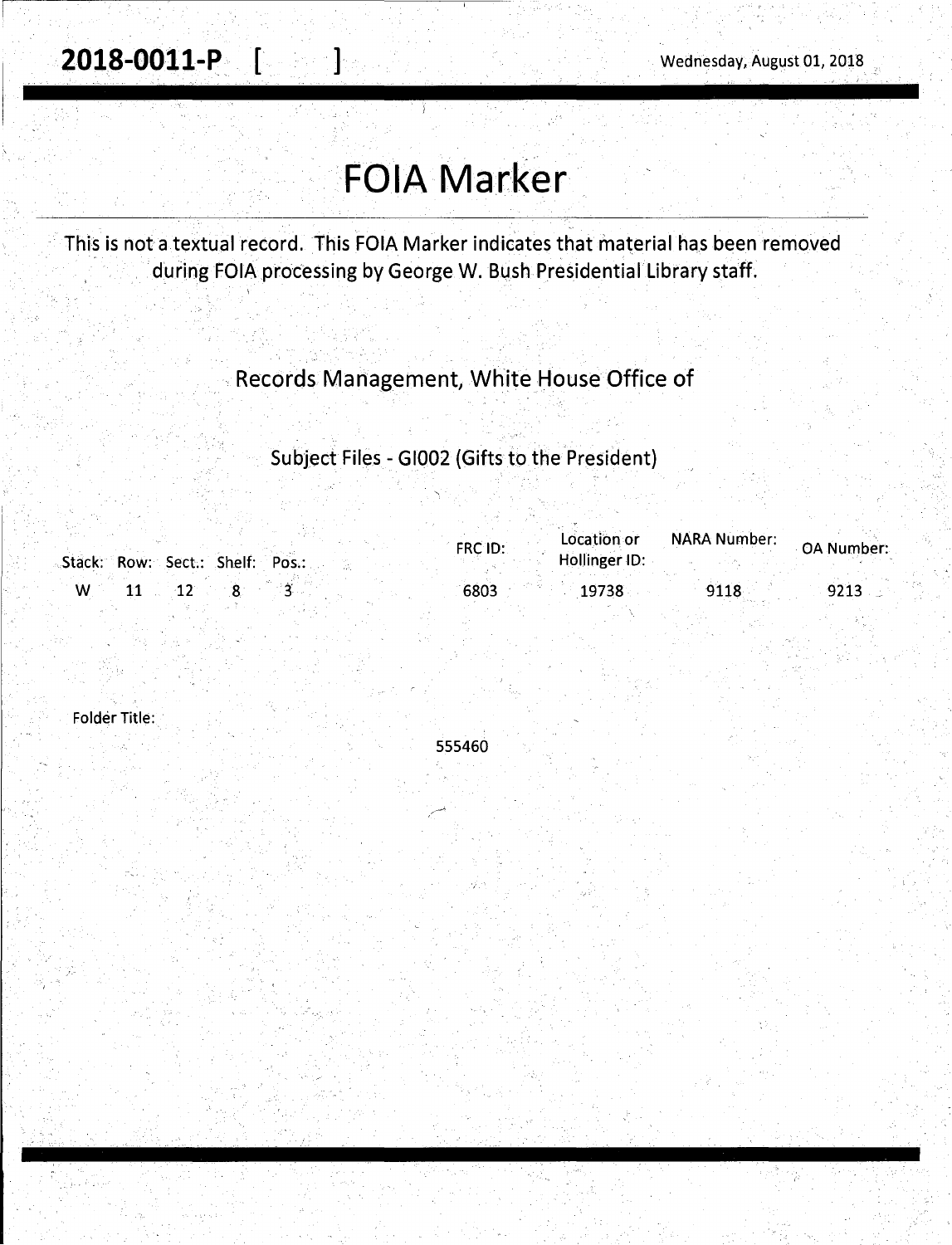## **Withdrawn/Redacted Material**  The George W. Bush Library

| <b>DOCUMENT</b><br>NO. | <b>FORM</b>          | <b>SUBJECT/TITLE</b>                                                                                 | <b>PAGES</b>               | <b>DATE</b><br><b>RESTRICTION(S)</b> |  |
|------------------------|----------------------|------------------------------------------------------------------------------------------------------|----------------------------|--------------------------------------|--|
| 001                    | Letter               | [Thank You] - To: Sherry Hickerson<br>- From: POTUS                                                  |                            | 03/07/2003<br>P6/b6                  |  |
| 002                    | Letter               | [Thank You] - To: Sherry Hickerson - From: POTUS                                                     | $\mathbf{1} \rightarrow 0$ | 02/19/2003<br>P6/b6;                 |  |
| 003                    | Letter               | [Letter] - To: POTUS - From: Sherry Hickerson                                                        |                            | 01/27/2003<br>$P6/b6$ ;              |  |
| $004^{\circ}$          | Email                | Re: Questions Concerning the NRCC, RNC,<br>Republican - To: Heidi Marquez - From: Brett<br>Kavanaugh |                            | 02/17/2003<br>$P5$ ;                 |  |
| 005                    | Email                | Re: Political Gift Thank You Letter Approval - To:<br>Eleanor Stone - From: Brett Kavanaugh          |                            | 03/06/2003<br>P5:                    |  |
| 006                    | <b>Business Card</b> | <b>Bunny Chambers</b>                                                                                |                            | P6/b6;<br>N.D.                       |  |

#### COLLECTION TITLE: Records Management, White House Office of SERIES: Subject Files - GI002 (Gifts to the President) FOLDER TITLE: 555460 FRC ID: 6803 RESTRICTION CODES Presidential Records Act - [44 U.S.C. 2204(a)] P1 National Security Classified Information [(a)(1) of the PRA] Freedom of Information Act -  $[5$  U.S.C. 552(b)]

- P2 Relating to the appointment to Federal office [(a)(2) of the PRA]
- P3 Release would violate a Federal statute  $[(a)(3)$  of the PRA]
- P4 Release would disclose trade secrets or confidential commercial or financial information  $[(a)(4)$  of the PRA]
- P5 Release would disclose confidential advice between the President and his advisors, or betWeen such advisors [a)(S) of the PRA)
- P6 Release would constitute a clearly unwarranted invasion of personal privacy  $[(a)(6)$  of the PRA]
- PRM. Personal record misfile defined in accordance with.44 U.S.C. . 2201(3).

#### Deed of Gift Restrictions

ļ,

- A. Closed by Executive Order 13526 governing access to national security information.
- B. Closed by statute or by the agency which originated the document. Closed in accordance with restrictions contained in donor's deed
- of gift.
- $b(1)$  National security classified information  $[(b)(1)$  of the FOIA] b(2) Release would disclose internal personnel rules and practices of
- an agency  $[(b)(2)$  of the FOIA]
- $b(3)$  Release would violate a Federal statute  $[(b)(3)$  of the FOIA]
- b(4) Release would disclose trade secrets or confidential or financial information [(b)(4) of the FOIA)
- $b(6)$ . Release would constitute a clearly unwarranted invasion of. personal privacy  $[(b)(6)$  of the FOIA]
- b(7) Release would disclose information compiled for law enforcement purposes  $[(b)(7)$  of the FOIA]
- b(8) Release would disclose information concerning the regulation of financial institutions ((b)(8) of the FOIA)
- b(9) Release would disclose geological or geophysical information concerning wells [(b)(9) of the FOIA]

#### Records Not Subject to FOIA

Court Sealed •The document is withheld under a court seal and is not subject to the Freedom of Information Act.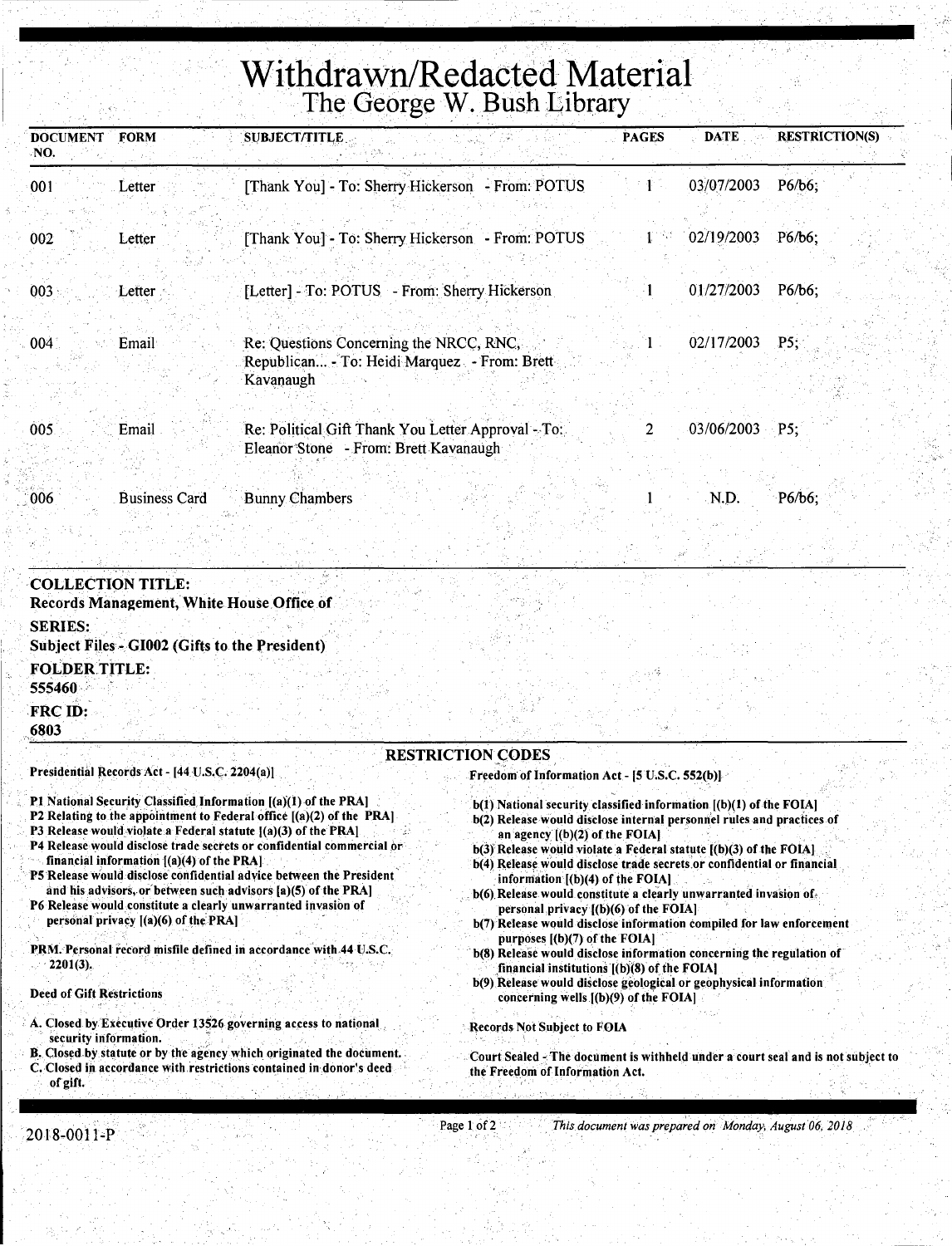# Withdrawn/Redacted Material<br>The George W. Bush Library

| DOCUMENT FORM<br>NO.                   |                                                                                    | <b>SUBJECT/TITLE</b>                                                                                                                                                                                                                                                                                                                                                                                                                                                                              |                                                                            | <b>DATE</b><br><b>PAGES</b>                                                                                                                                                                                                                                                                                                                                                                                                                                                    | <b>RESTRICTION(S)</b> |
|----------------------------------------|------------------------------------------------------------------------------------|---------------------------------------------------------------------------------------------------------------------------------------------------------------------------------------------------------------------------------------------------------------------------------------------------------------------------------------------------------------------------------------------------------------------------------------------------------------------------------------------------|----------------------------------------------------------------------------|--------------------------------------------------------------------------------------------------------------------------------------------------------------------------------------------------------------------------------------------------------------------------------------------------------------------------------------------------------------------------------------------------------------------------------------------------------------------------------|-----------------------|
| 007                                    | - Letter                                                                           |                                                                                                                                                                                                                                                                                                                                                                                                                                                                                                   | [Letter] - To: POTUS - From: Sherry Hickerson                              | 01/27/2003                                                                                                                                                                                                                                                                                                                                                                                                                                                                     | P6/b6;                |
|                                        |                                                                                    |                                                                                                                                                                                                                                                                                                                                                                                                                                                                                                   |                                                                            |                                                                                                                                                                                                                                                                                                                                                                                                                                                                                |                       |
|                                        |                                                                                    |                                                                                                                                                                                                                                                                                                                                                                                                                                                                                                   |                                                                            |                                                                                                                                                                                                                                                                                                                                                                                                                                                                                |                       |
|                                        |                                                                                    |                                                                                                                                                                                                                                                                                                                                                                                                                                                                                                   |                                                                            |                                                                                                                                                                                                                                                                                                                                                                                                                                                                                |                       |
|                                        |                                                                                    |                                                                                                                                                                                                                                                                                                                                                                                                                                                                                                   |                                                                            |                                                                                                                                                                                                                                                                                                                                                                                                                                                                                |                       |
|                                        |                                                                                    |                                                                                                                                                                                                                                                                                                                                                                                                                                                                                                   |                                                                            |                                                                                                                                                                                                                                                                                                                                                                                                                                                                                |                       |
| <b>COLLECTION TITLE:</b>               | Records Management, White House Office of                                          |                                                                                                                                                                                                                                                                                                                                                                                                                                                                                                   |                                                                            |                                                                                                                                                                                                                                                                                                                                                                                                                                                                                |                       |
| <b>SERIES:</b>                         | Subject Files - GI002 (Gifts to the President)                                     |                                                                                                                                                                                                                                                                                                                                                                                                                                                                                                   |                                                                            |                                                                                                                                                                                                                                                                                                                                                                                                                                                                                |                       |
| <b>FOLDER TITLE:</b><br>555460         |                                                                                    |                                                                                                                                                                                                                                                                                                                                                                                                                                                                                                   |                                                                            |                                                                                                                                                                                                                                                                                                                                                                                                                                                                                |                       |
| FRC ID:<br>6803                        |                                                                                    |                                                                                                                                                                                                                                                                                                                                                                                                                                                                                                   |                                                                            |                                                                                                                                                                                                                                                                                                                                                                                                                                                                                |                       |
|                                        | Presidential Records Act - [44 U.S.C. 2204(a)]                                     |                                                                                                                                                                                                                                                                                                                                                                                                                                                                                                   | <b>RESTRICTION CODES</b><br>Freedom of Information Act - [5 U.S.C. 552(b)] |                                                                                                                                                                                                                                                                                                                                                                                                                                                                                |                       |
|                                        | financial information $[(a)(4)$ of the PRA<br>personal privacy [(a)(6) of the PRA] | P1 National Security Classified Information [(a)(1) of the PRA].<br>P2 Relating to the appointment to Federal office $[(a)(2)$ of the PRA].<br>P3 Release would violate a Federal statute $[(a)(3)$ of the PRA]<br>P4 Release would disclose trade secrets or confidential commercial or<br>P5 Release would disclose confidential advice between the President<br>and his advisors, or between such advisors [a)(5) of the PRA]<br>P6 Release would constitute a clearly unwarranted invasion of | an agency $[(b)(2)$ of the FOIA].<br>information $[(b)(4)$ of the FOIA].   | b(1) National security classified information [(b)(1) of the FOIA]<br>b(2) Release would disclose internal personnel rules and practices of<br>b(3) Release would violate a Federal statute [(b)(3) of the FOIA]<br>b(4) Release would disclose trade secrets or confidential or financial<br>b(6) Release would constitute a clearly unwarranted invasion of<br>personal privacy ((b)(6) of the FOIA]<br>b(7) Release would disclose information compiled for law enforcement |                       |
| 2201(3).<br>Deed of Gift Restrictions. |                                                                                    | PRM. Personal record misfile defined in accordance with 44 U.S.C.                                                                                                                                                                                                                                                                                                                                                                                                                                 | purposes $[(b)(7)$ of the FOIA]                                            | b(8) Release would disclose information concerning the regulation of<br>financial institutions [(b)(8) of the FOIA]<br>b(9) Release would disclose geological or geophysical information<br>concerning wells $[(b)(9)$ of the FOIA]                                                                                                                                                                                                                                            |                       |
| security information.                  |                                                                                    | A. Closed by Executive Order 13526 governing access to national                                                                                                                                                                                                                                                                                                                                                                                                                                   | Records Not Subject to FOIA                                                |                                                                                                                                                                                                                                                                                                                                                                                                                                                                                |                       |
|                                        |                                                                                    | B. Closed by statute or by the agency which originated the document.<br>C. Closed in accordance with restrictions contained in donor's deed                                                                                                                                                                                                                                                                                                                                                       | the Freedom of Information Act.                                            | Court Sealed - The document is withheld under a court seal and is not subject to                                                                                                                                                                                                                                                                                                                                                                                               |                       |
| of gift.                               |                                                                                    |                                                                                                                                                                                                                                                                                                                                                                                                                                                                                                   |                                                                            |                                                                                                                                                                                                                                                                                                                                                                                                                                                                                |                       |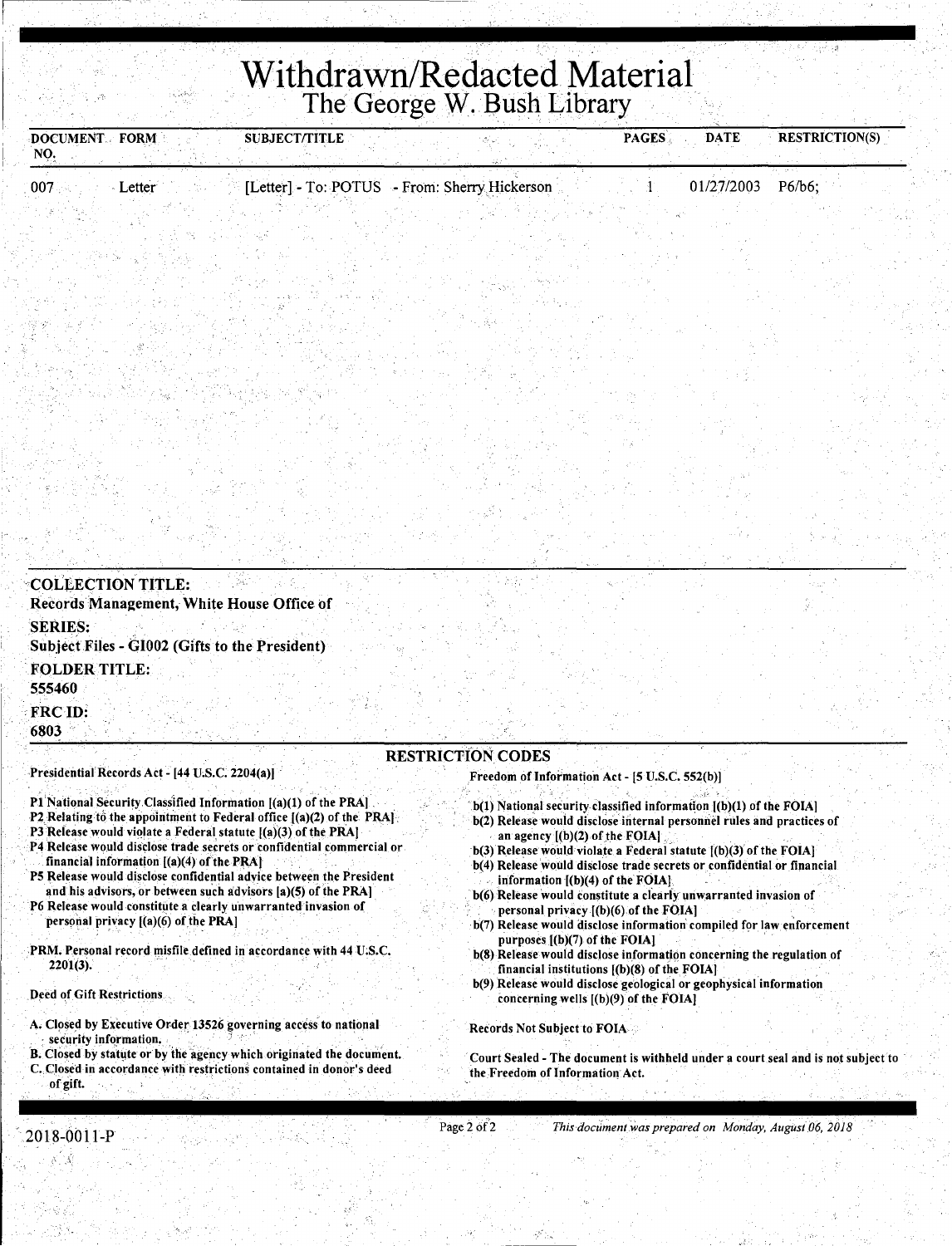

March 7, 2003

. . . Mrs. Sherry Hickerson

 $\begin{bmatrix} 1 & 0 \\ 0 & 0 \end{bmatrix}$  (b)(6)

Dear Mrs. Hickerson:

Thank you for your prayers and the CD, "Deep in the Heart of God." I appreciate your kind gesture and thoughtfulness.

Laura joins me in sending our best wishes. May God bless you, and may God continue to bless America. .

Sincerely;

GEORGE W. BUSH A

George W. Bush

GWB/BC/BP/ES/mbs (Corres. #2676580) (sherry.hickerson.)

 $k$ c: WH Gifts, 9thFL/1800 G Street, N.W. oc. Eleanor Stone, 9thFL/1800 G Street, N.W.





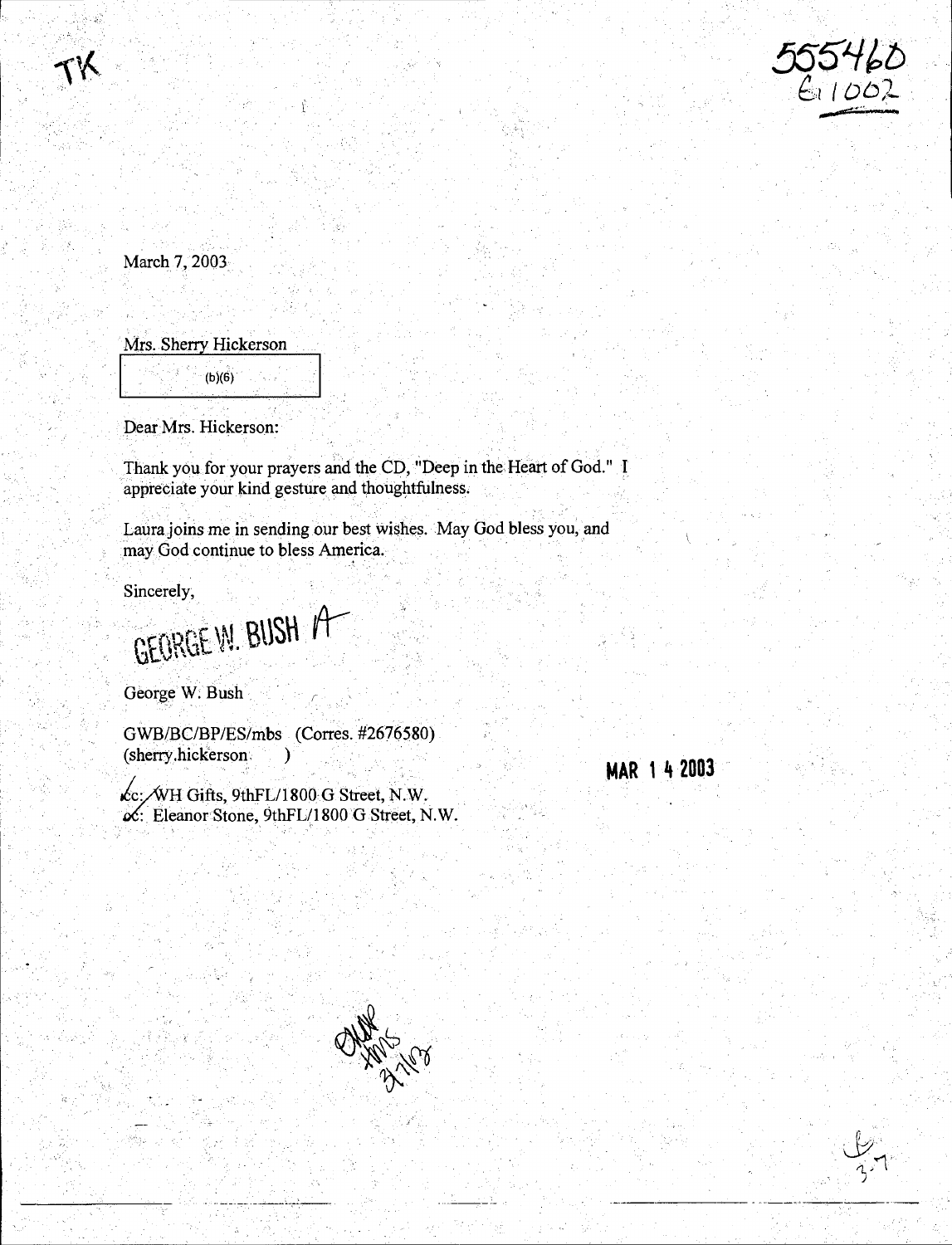February 19, 2003

Mrs. Sherry Hickerson

 $\begin{bmatrix} 1 & 0 & 0 \\ 0 & 0 & 0 \\ 0 & 0 & 0 \end{bmatrix}$ 

Dear Mrs. Hickerson:

Thank you for your prayers and the CD, "Deep in the Heart of God." I appreciate your kind gesture and thoughtfulness.

Laura joins me in sending our best wishes. May Qod bless you, and may God continue to bless America.

Sincerely,

George W. Bush

 $GWB/(>>)/es$  (Corres. #2676580).  $((\ge)$ )

cc: WH Gifts, 9thFL/1800 G Street, N.W. cc: Eleanor Stone, 9thFL/1800 G Street, N.W.  $(\gg)$ 

**MAR** 7 2003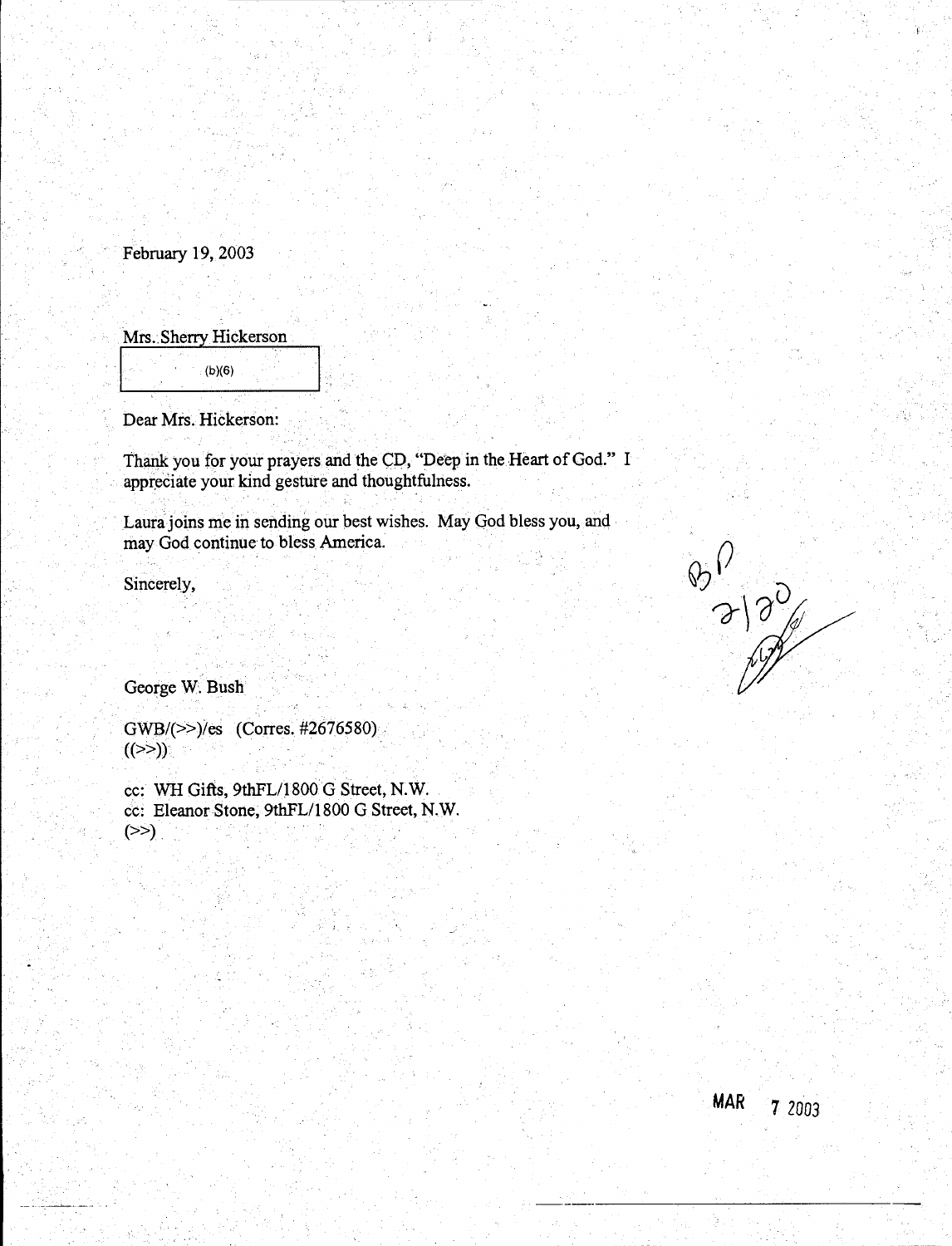Left for the<br>President at the<br>RNC reception<br>Unite thuse.

January  $27, 2003$ 

Dear Mr. President.

Deep in the Heart of God is dedicated to you. We made it for your birthday. We continue to pray every day for you.

Deep in the Heart of God was made by a group of home schooled children from Texas who want you to hear their prayers to God on your behalf. The girls are all members of "Faith Keepers," a faith-based organization that promotes God, family, and country. The boys are brothers of the girls. Running time is 13:24.

We hope the prayers will be an encouragement to you today and in the future.

Sincerely.

Sherry Hickerson

Mrs. Sherry Hickerson (mother of Angelica)

 $(b)(6)$ 

P.S. I thank my friend, Bunny Chambers, Republican National Committeewoman for Oklahoma for hand-delivering this to you.

**BUNNY CHAMBERS** National Committeewoman for Oklahoma thesid Republican National Committee 5701 Melton Drive, Oklahoma City, OK Office: (405) 721-2891 Fax: (405) 721-2891  $(b)(6)$ 

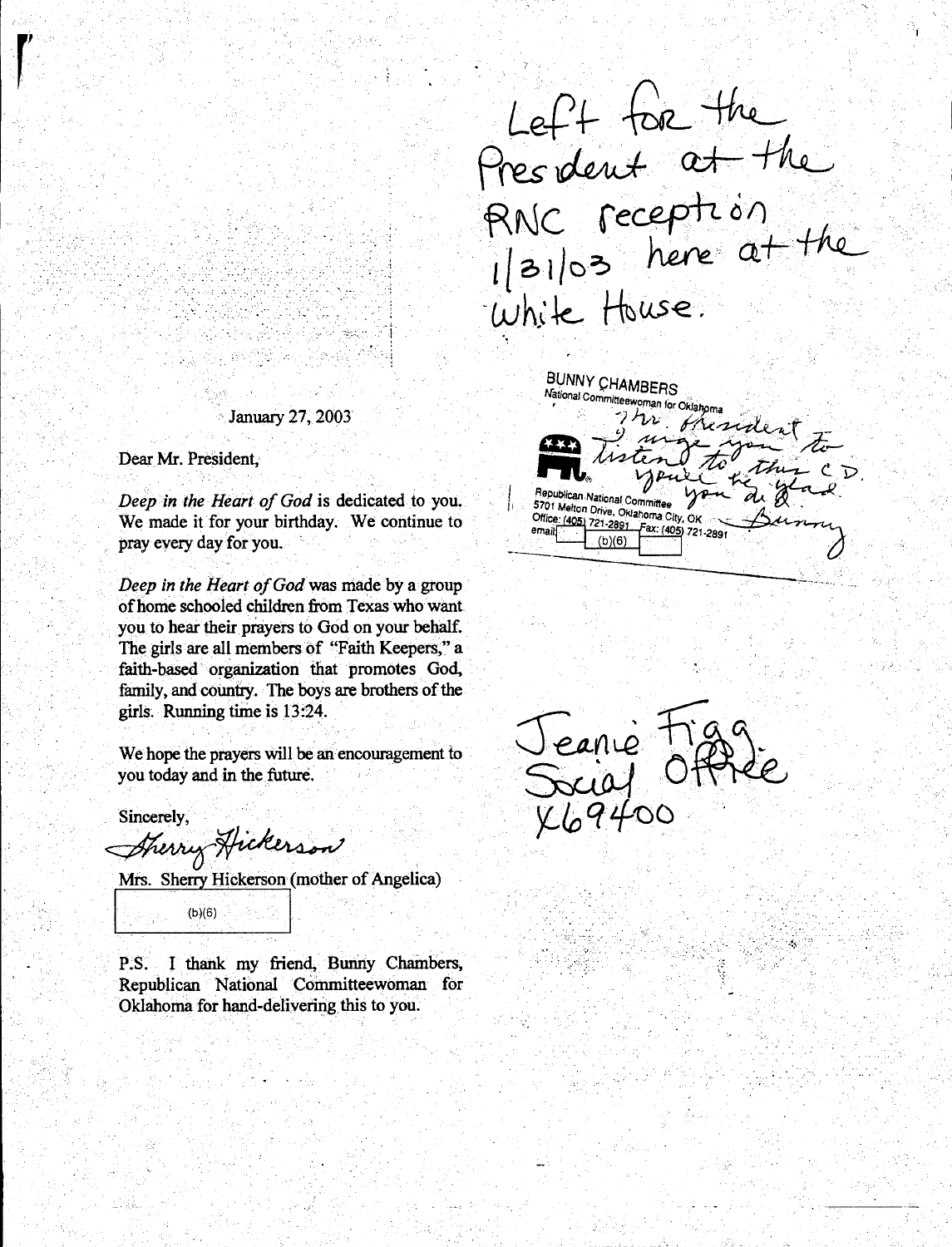### **Fax to Brett Kavanuagh @ Counsel**  , **Pages (with cover): 22**

Memo for:

~---·

Brett Kavanaugh Special Assistant to the President and Associate Counsel 456-7984 (phone) Brett Kavanaugh<br>Special Assistant to the Pre<br>456-7984 (phone)<br>456-5104 (fax)

From:

Brian R. Cairns Director, Presidential Writers 456-5512 (phone) 456-5426 (fax)

Subject:

**Clearance for Draft of Thank you Letters** 

Date:

February 26, 2003

Please find a draft thank you letters from the President to Mrs. Betsy DeVos, Mrs. Sherry Hickerson, Ms. Larita Nelson, Mrs. Irene Mecklenburg, and Dr. Margarita Gangotena.

Please confirm that the enclosed response is appropriate given the political context in which each gift was given. These letters are for the President's signature and we appreciate your help with this request.

If you have any questions, please call Eleanor Stone at 65514.

Thank you.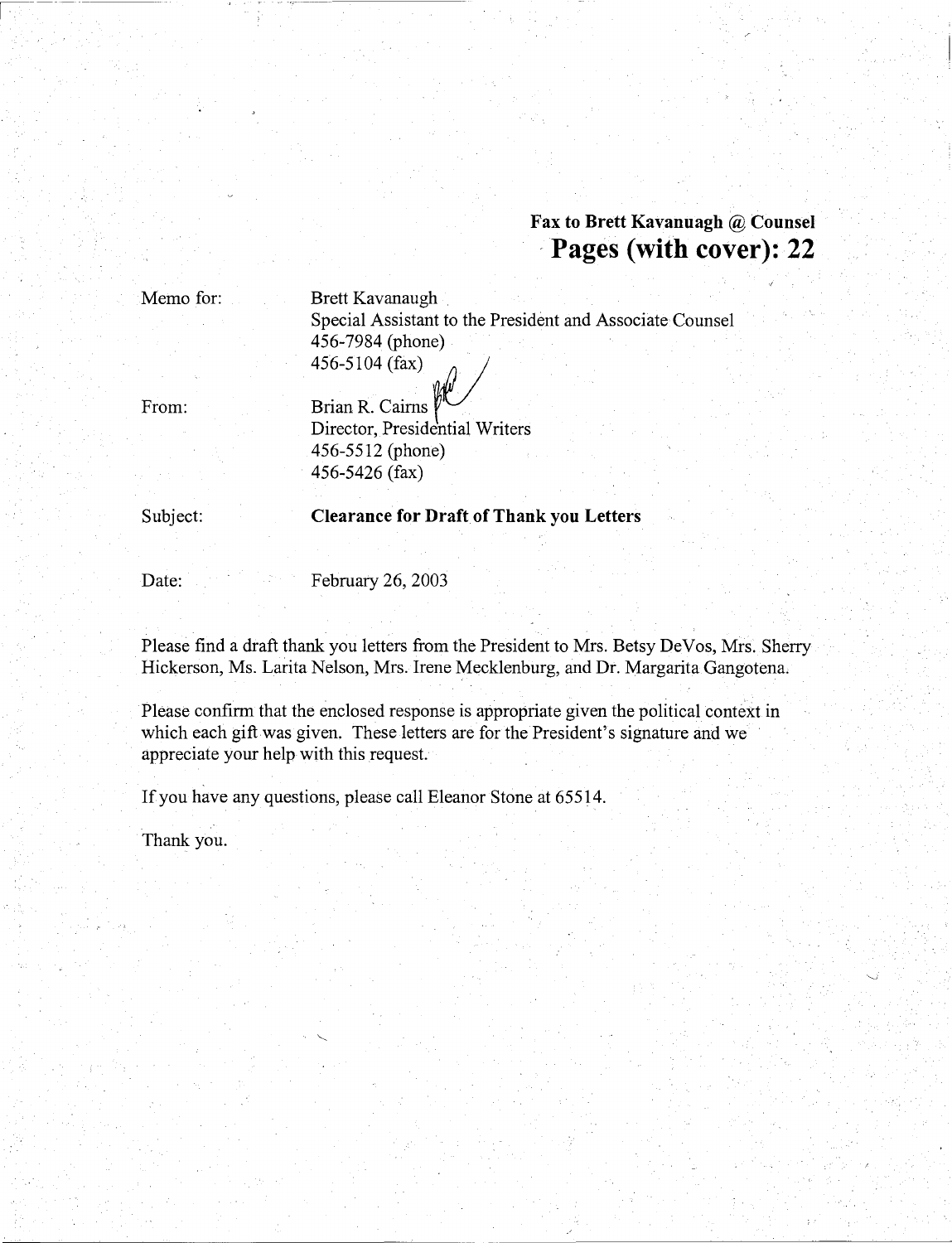## Withdrawal Marker The George W. Bush Library

| <b>FORM</b> | <b>SUBJECT/TITLE</b> |                                                                |  | <b>PAGES</b> | <b>DATE</b>      | <b>RESTRICTION(S)</b> |
|-------------|----------------------|----------------------------------------------------------------|--|--------------|------------------|-----------------------|
|             |                      |                                                                |  |              |                  |                       |
| Email       |                      | Re: Questions Concerning the NRCC, RNC, Republican - To: Heidi |  |              | $02/17/2003$ P5: |                       |

 $E$ mail Res:  $R$ e: Questions Concerning the NRCC, RNC, Republican Marquez - From: Brett. Kavanaugh

## This marker identifies the original location of the withdrawn item listed above. For a complete list of items withdrawn from this folder, see the Withdrawal/Redaction Sheet at the front of the folder.

i. 그 연기 시키는 그 사람들은 사람이 되지 않은 것 같은데, 어떻는 것 같은 것 같은 것 같아. 그 그는 그 사람이 있는 것 같

| <b>COLLECTION:</b>                                               |                               |
|------------------------------------------------------------------|-------------------------------|
| Records Management, White House Office of                        |                               |
| <b>SERIES:</b><br>Subject Files - GI002 (Gifts to the President) |                               |
| <b>FOLDER TITLE:</b><br>555460                                   |                               |
| FRC ID:<br>6803                                                  | <b>FOIA IDs and Segments:</b> |
| OA Num.:                                                         | 2018-0011-P                   |
| 9213<br><b>NARA Num.:</b>                                        |                               |
| .9118.                                                           |                               |

#### Presidential Records Act - [44. U.S.C. 2204(a)]

#### P1 National Security Classified Information [(a)(1) of the PRA]

. .

. P2 Relating to the appointment to Federal office [(a)(2) of the PRAJ

 $\lambda$ r i  $\sim$  . The  $\lambda$ 

- P3 Release would violate a Federal statute [(a)(3) of the PRA]
- P4 Release would disclose trade secrets or confidential commercial or financial information  $[(a)(4)$  of the PRA]
- P5 Release would disclose confidential advice between the President and his advisors, or between such advisors [a)(5) of the PRA].
- P6 Release would constitute a clearly unwarranted invasion of personal privacy  $[(a)(6)$  of the PRA]
- PRM. Personal record misfile defined in accordance with 44 U.S.C.  $2201(3)$ .

#### Deed of Gift Restrictions

~----. • - .. ----c----

- A. Closed by Executive Order 13526 governing access to national security information.
- B. Closed by statute or by the agency which originated the document. C. Closed in accordance with restrictions contained in donor's deed of gift.

#### RESTRICTION CODES

Freedom of Information Act - [5 U.S.C. 552(b)]

- b(l) National security classified information [(b)(l) of the FOIA] b(2) Release would disclose internal personnel rules and practices of
- an agency  $[(b)(2)$  of the FOIA]
- $b(3)$  Release would violate a Federal statute  $I(b)(3)$  of the FOIA] b(4) Release would disclose trade secrets or confidential or financial
- information  $[(b)(4)$  of the FOIA]
- b(6) Release would constitute a clearly unwarranted invasion of personal privacy. [(b)(6) of the FOIA]
- b(7) Release would disclose information compiled for law enforcement purposes  $[(b)(7)$  of the FOIA]
- · b(8) Release would disclose information concerning the regulation of financial institutions  $[(b)(8)$  of the FOIA]
- b(9) Release would disclose geological or geophysicalinformation concerning wells  $[(b)(9)$  of the FOIA]

#### **Records Not Subject to FOIA**

Court Sealed - The document is withheld under a court seal and is not subject to the Freedom of Information Act.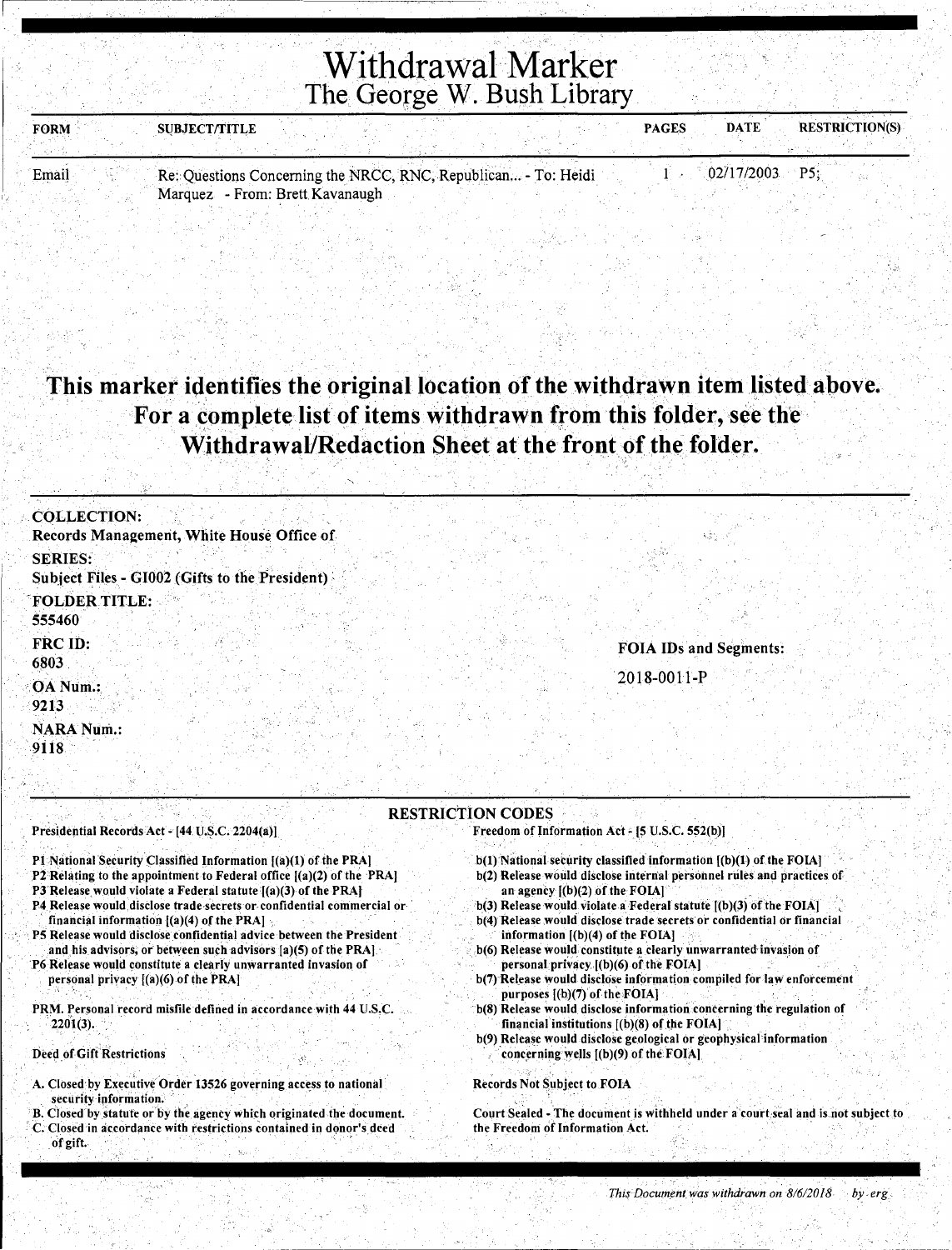## Withdrawal Marker The George W. Bush Library

|               |                      |                                                                         |                | <b>ERESTRICTION(S)</b> |
|---------------|----------------------|-------------------------------------------------------------------------|----------------|------------------------|
| <b>FORM</b>   | <b>SUBJECTATITLE</b> |                                                                         | <b>PAGES</b>   | <b>DATE</b>            |
|               |                      |                                                                         |                |                        |
|               |                      |                                                                         |                |                        |
|               |                      |                                                                         |                |                        |
|               |                      |                                                                         |                |                        |
|               |                      |                                                                         |                |                        |
|               |                      |                                                                         |                |                        |
| .<br>المخصصات |                      | ing, ngililigi Ala mbadi yadi tsahin Administrati - machiladada Chana - | <b>Control</b> | 02/06/2002<br>D.C.     |

Email Re: Political Gift Thank You Letter Approval - To: Eleanor Stone Brett Kavanaugh

## This marker identifies the original location of the withdrawn item listed above. For a complete list of items withdrawn from this folder, see the Withdrawal/Redaction Sheet at the front of the folder.

| <b>COLLECTION:</b>                             |  |  |                               |  |
|------------------------------------------------|--|--|-------------------------------|--|
| Records Management, White House Office of      |  |  |                               |  |
| <b>SERIES:</b>                                 |  |  |                               |  |
| Subject Files - G1002 (Gifts to the President) |  |  |                               |  |
| <b>FOLDER TITLE:</b><br>555460                 |  |  |                               |  |
| FRC ID:<br>6803                                |  |  | <b>FOIA IDs and Segments:</b> |  |
| OA Num.:<br>9213                               |  |  | 2018-0011-P                   |  |
| <b>NARA Num.:</b>                              |  |  |                               |  |
| 9118                                           |  |  |                               |  |

#### RESTRICTION CODES

Presidential Records Act - [44 U.S.C. 2204(a)]

P1 National Security Classified Information [(a)(1) of the PRA]

.. . ..

- P2 Relating to the appointment to Federal office [(a)(2) of the 'PRA]
- P3 Release would violate a Federal statute  $[(a)(3)$  of the PRA].
- P4 Release would disclose trade secrets or confidential commercial or financial information  $[(a)(4)$  of the PRA]
- P5 Release would disclose confidential advice between the President and his advisors, or between such advisors [a)(5) of the PRA]
- P6 Release would constitute a clearly unwarranted invasion of personal privacy  $[(a)(6)$  of the PRA]
- PRM. Personal record misfile defined in accordance with 44 U.S.C. 2201(3).

#### Deed of Gift Restrictions

- A. Closed by Executive Order 13526 governing access to national security information.
- B. Closed by statute or by the agency which originated the document. C. Closed in accordance with restrictions contained in donor's deed of gift.
- Freedom of Information Act [5 U.S.C. 552(b)]
- $b(1)$  National security classified information  $[(b)(1)$  of the FOIA]
- b(2) Release 'would disdose internal personnel' rules and practices of an agency [(b)(2) of the FOIA]
- b(3) Release would violate a Federal statute [(b)(3) of the FOIA]
- b(4) Release would disclose trade secrets or confidential or financial information  $[(b)(4)$  of the FOIA]
- b(6) Release would constitute a clearly unwarranted invasion of personal privacy [(b)(6) of the FOIA]
- b(7) Release would disclose information compiled for law enforcement purposes  $[(b)(7)$  of the FOIA]
- b(8) Release would disclose information concerning the regulation of financial institutions  $($ (b) $($ 8) of the FOIA] $\cdot$
- b(9) Release would disclose geological or geophysical information concerning wells  $[(b)(9)$  of the FOIA]

#### Records Not Subject to FOIA

Court Sealed - The document is withheld under a court seal and is not subject to the Freedom of Information Act.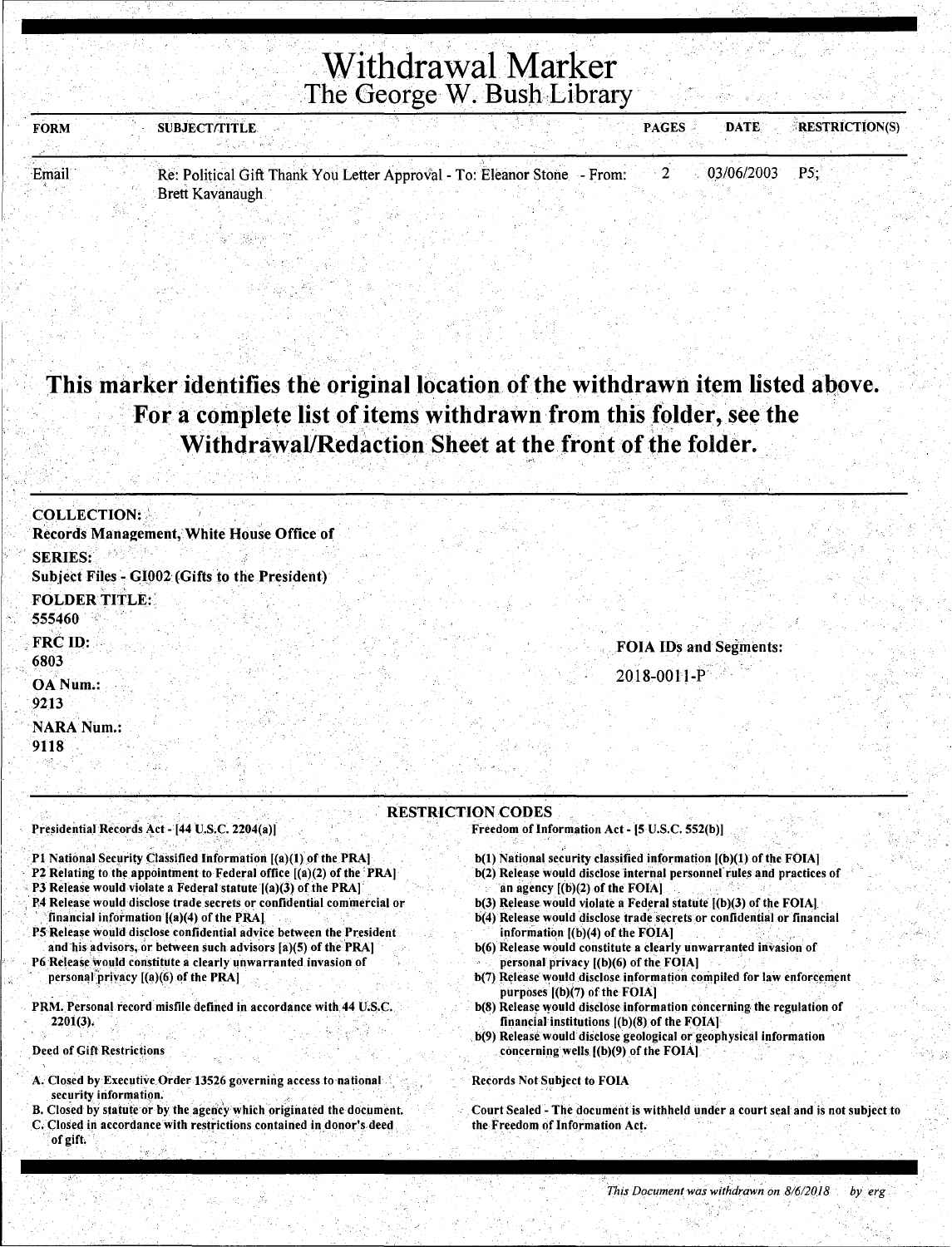**BUNNY CHAMBERS**<br>National Committeewoman for Oklahoma theowoman tor Okspone<br>I wing to these to  $\overline{A}$ you Republican National Committee<br>5701 Melton Drive, Oklahoma City, OK<br>Office: (405) 721-2891 Fax: (405) 721-2891<br>email (b)(6) f.

(331  $\tilde{Q}$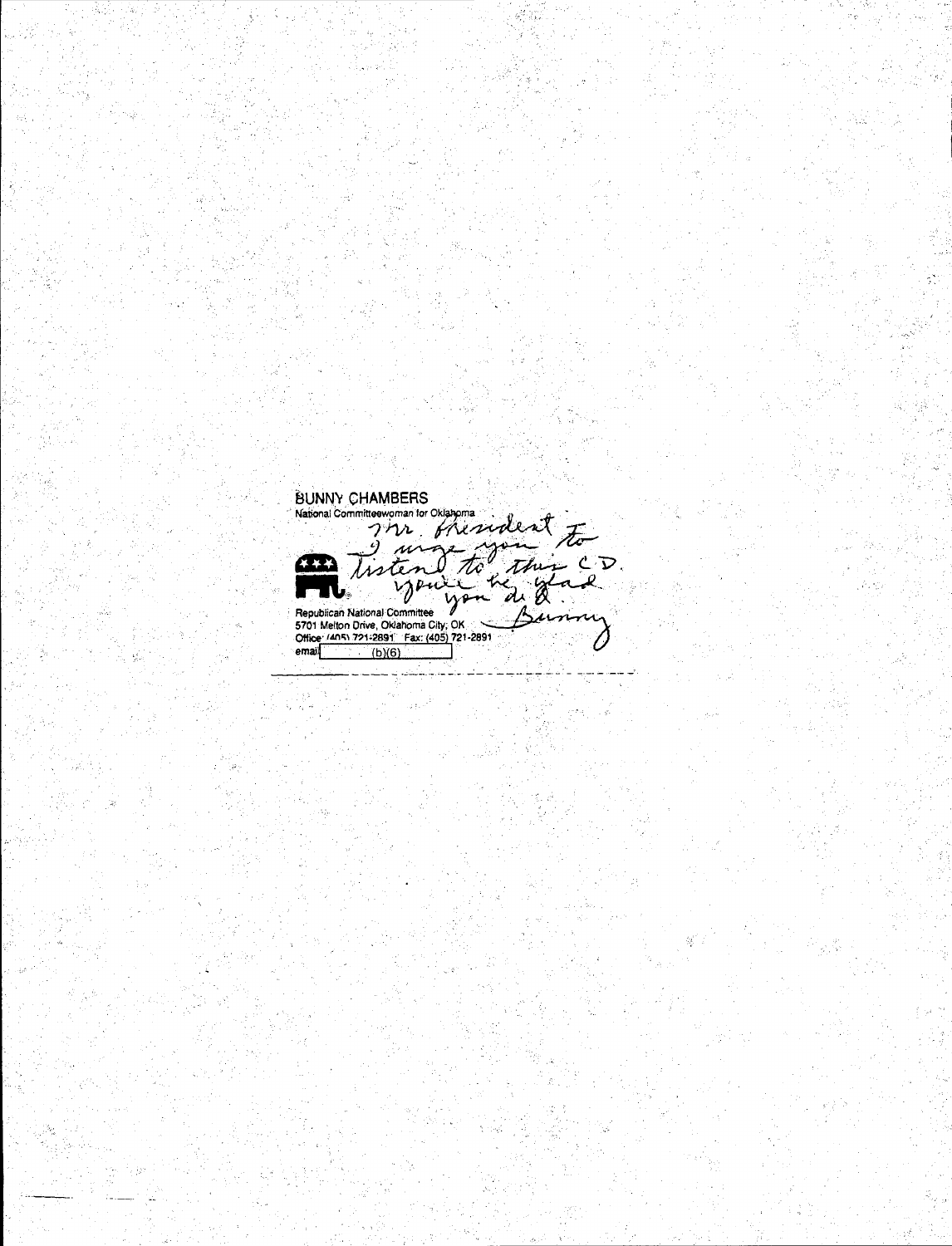Left for the President at the RNC reception  $1|31|03$  here at the White House.  $-1022$ Jeanie Figgs<br>Social Offrée